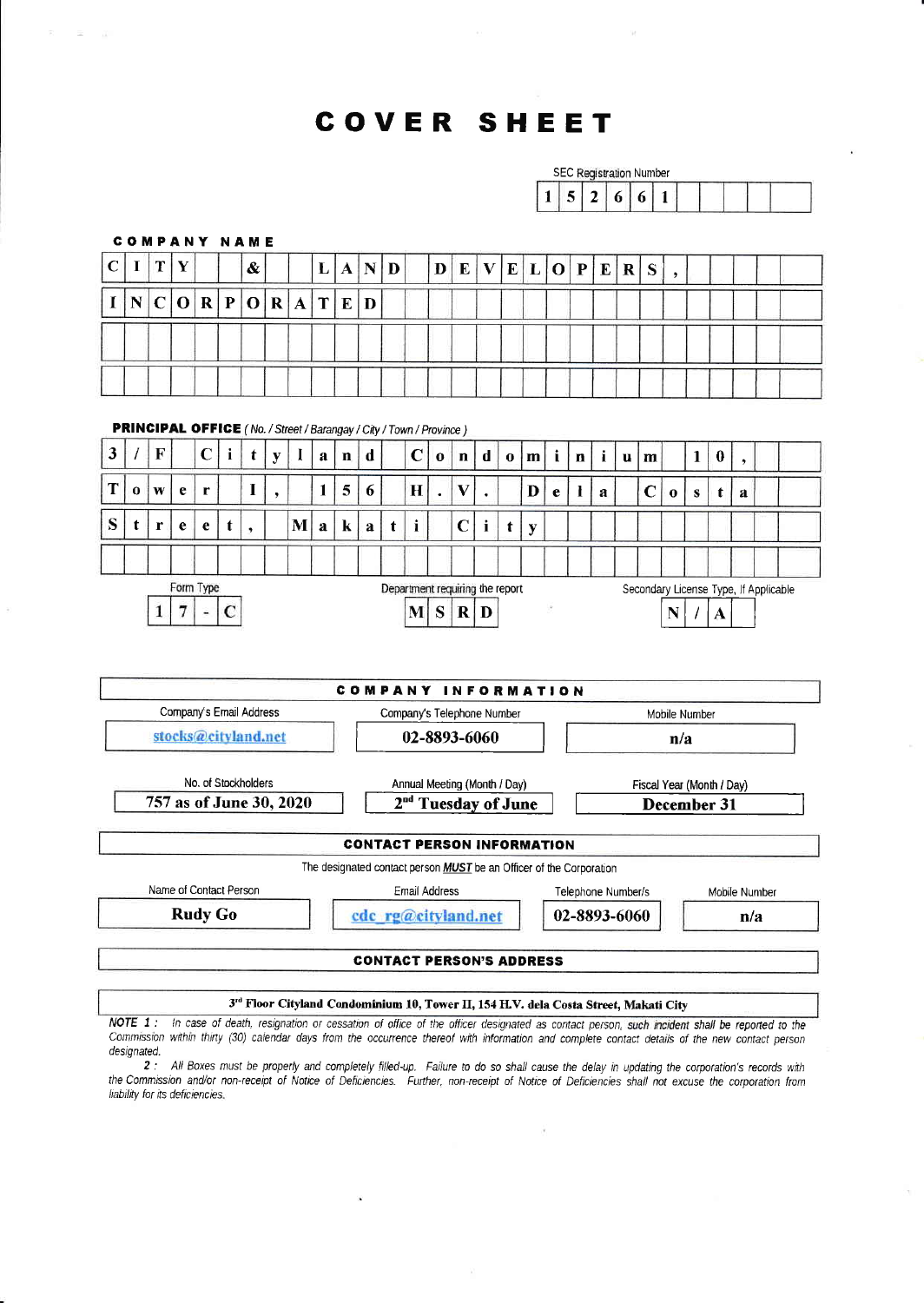## SECURITIES AND EXCHANGE COMMISSION SEC FORM 17-C CURRENT REPORT UNDER SECTION 17 OF THE SECURITIES REGULATION CODE AND SRC RULE 17.2 (c) THEREUNDER

#### 1. July 13, 2020

Date of Report (Date of earliest event reported)

2. SEC Identification Number 152661 3. BIR Tax Identification No. 000-444-840

- 4. Gity & Land Develooers. lncorporated Exact name of registrant as specified in its charter
- 5. Makati City, Philippines 6. 6. (SEC Use Only) Province, country or other jurisdiction of incorporation lndustry Classification Code
- 7. 2/F Cityland Condominium 10 Tower I, 156 H.V.dela Costa Street, Makati City, 1226 Address of principal office Postal Code
- 8. (02) 8893-6060 Registrant's telephone number, including area code
- 9. N.A.

Former name or former address, if changed since last report

10. Securities registered pursuant to Sections 8 and 12 of the SRC or Sections 4 and 8 of the RSA

Title of Each Class Number of Shares Issued and Outstanding Unclassified Common Shares 1,431,785,284

11. Indicate the item numbers reported herein: **ITEM #9** - Other Events

At the special meeting of the Board of Directors of City & Land Developers, lncorporated (the Company) held today, July 13, 2020, the Board of Directors approved that the 2020 Annual Stockholders' Meeting (ASM) will be held on August 25,2020, Tuesday, 4:00 pm. The record date of the said ASM is on July 27,2020.

ln light of the COVID-19 global pandemic, the Board of Directors has decided to conduct a virtual ASM via Zoom or its equivalent. As a result, there will be no physical venue allotted for stockholders to attend the meeting. Guidelines for the registration and participation in the meeting will be discussed in the lnformation Statement which shall be made available to the public not later than August 04,2O2O through PSE Edge and the Company's website.

Attached herewith is the Notice of Annual Stockholders' Meeting which will be published in the business section of two (2) newspapers of general circulation, in print and online format, for two (2) consecutive days not later than twenty one (21) days prior to the scheduled ASM.

Certified true and correct:

I

 $Rudv$  Go Senior Vice President  $\pmb{\psi}$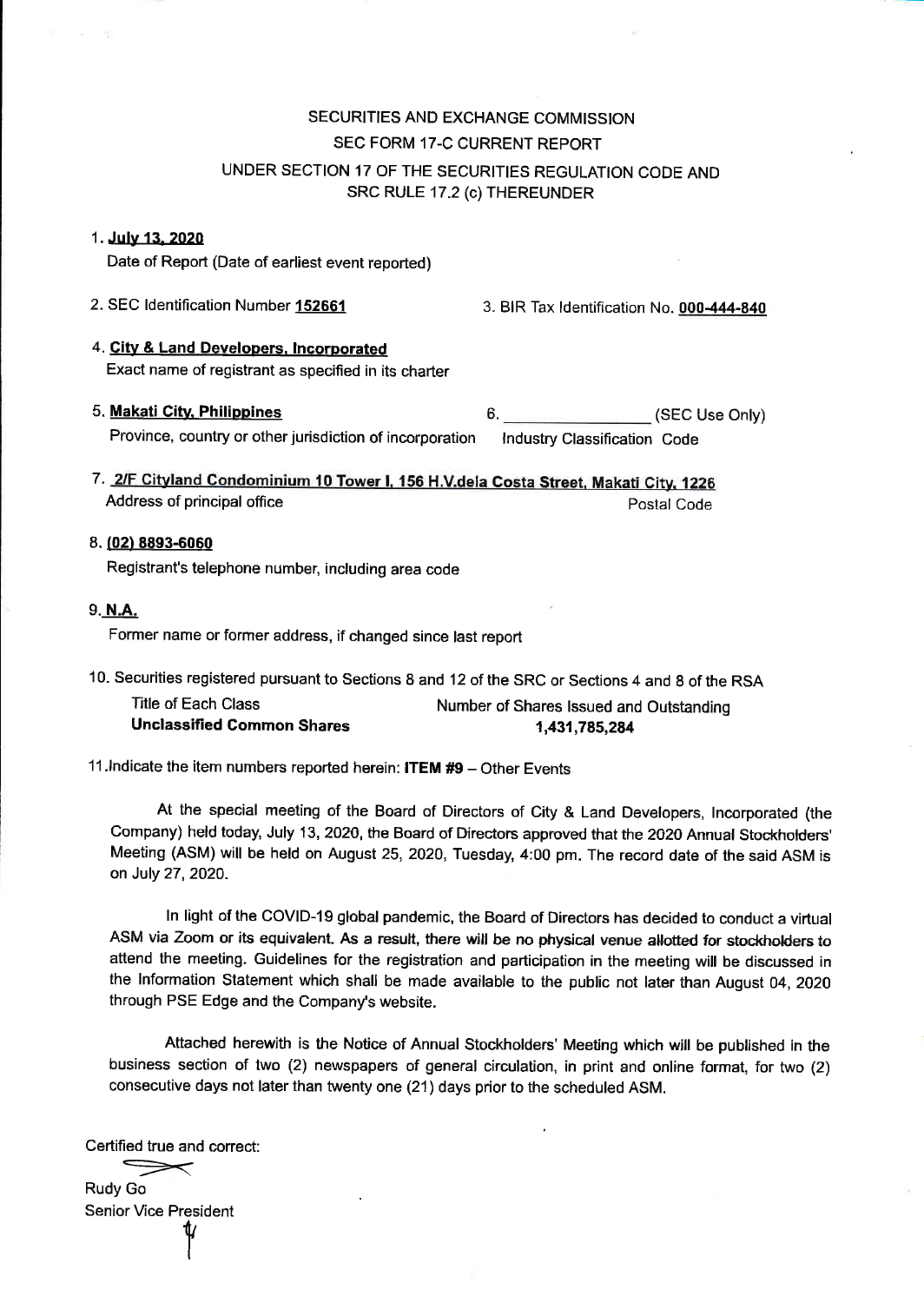

## **CERTIFICATION**

I, RUDY GO, Senior Vice President/Compliance Officer of City & Land Developers, Incorporated with SEC Registration No. of 152661 with principal office address of 3F Cityland Condominium 10 Tower I, 156 H.V. Dela Costa Street, Makati City, on oath state:

- 1) That on behalf of City & Land Developers, Incorporated, I have caused this SEC **FORM 17-C:**
- 2) That I read and understood its contents which are true and correct on my own personal knowledge and/or based on true records;
- 3) That City & Land Developers, Incorporated will comply with the requirements set forth in SEC Notice dated June 24, 2020 for a complete and official submission of reports and/or documents through electronic mail: and
- 4) That I am fully aware that documents filed online which requires pre-evaluation and/or processing fee shall be considered complete and officially received only upon payment of a filing fee.

IN WITNESS WHEREOF, I have hereunto set my hand this 13<sup>th</sup> day of July 2020.

| RUDY GC<br>Affiant                                                                                                                                                                                                                                                                                                                                                                                                                                                                                                                                                                                                                                           |
|--------------------------------------------------------------------------------------------------------------------------------------------------------------------------------------------------------------------------------------------------------------------------------------------------------------------------------------------------------------------------------------------------------------------------------------------------------------------------------------------------------------------------------------------------------------------------------------------------------------------------------------------------------------|
| <b>JUL 132020</b><br>PASIG CITY<br>SUBSCRIBED AND SWORN to before me this<br>at<br>affiant exhibiting me his Social Security Number 03-4602228-9 and other evidence of<br>identification.<br>ATTY. ANDRE ANTON S/SUAR<br>Doc. No. $/73$<br>NOTARY PUPLIC FOR THE CITIES OF PASIC<br>SAN JUAN AND MUNICIPALITY OF PATEROS<br>Page No. $\partial \phi$<br>UNITL DECEMBER 31, 2020<br>Book No. $\mathbb{Z}$<br>APPOINTMENT NO.: 25<br><b>IBP ROLL NO.: 63345</b><br>Series of 2020<br>IBP NO.: 012664/Lifetime/RSM<br>PTR No.: 6439657/01-03-2020/Pasig<br>Unit 105 Grand Emerald Tower, #6 F. Ortigas Jr.<br>Ruby and Garnet Roads, Ortigas Center, Pasig City |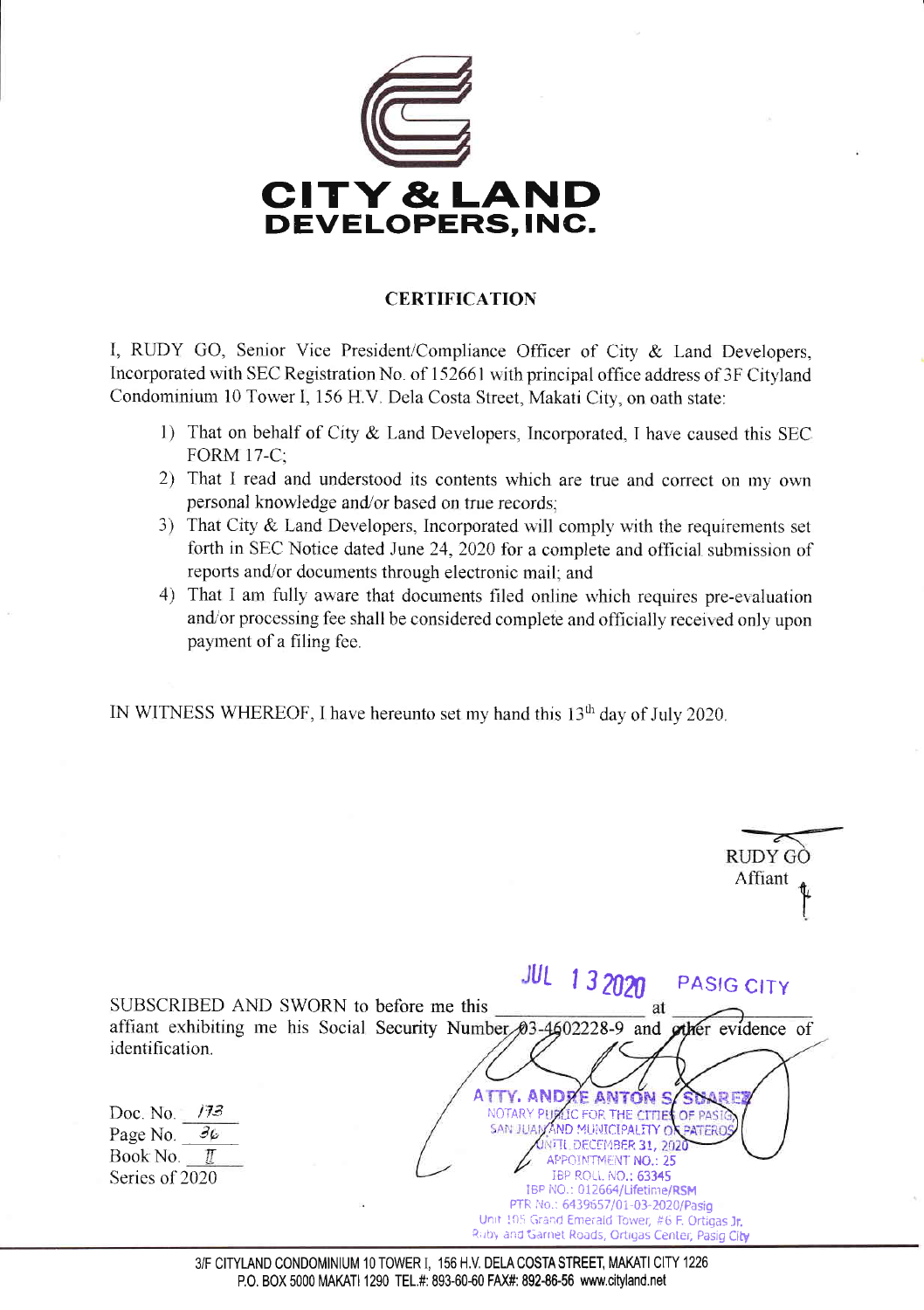

#### NOTICE OF ANNUAL STOCKHOLDERS' MEETING

NOTICE lS HEREBY GIVEN that the Annual Stockholders' Meeting (ASM) of CITY & LAND DEVELOPERS, INCORPORATED (the Company) will be held virtually or via remote communication on August 25,2020,Tuesday at 4:00PM.

The following shall be the agenda of the meeting:

## AGENDA

- 1. Cali to Order
- 2. Proof of Notice of Meeting
- 3. Determination of Quorum and Rules of Conduct and Procedures
- 4, Approval of Minutes of previous Annual Stockholders' Meeting
- 5, President's Report
- 6. Election of Directors (including Independent Directors)
- 7. Appointment of External Auditor
- 8. Confirmation of all acts of the Board of Directors for the period covering January 1,2019 to December 31, 2019 adopted in the ordinary course of business, including but not limited to:
	- a, Approval of investments;
	- b, Treasury matters related to opening of accounts and bank transactions;
	- c. Appointment of signatories and amendments thereof; and
	- d. Approval of Annual Report and related Financial Statements
- 9. Other matters which may be raised by the body
- 10. Adjournment

For the purpose of the meeting, only stockholders of record as of July 27, 2020 are entitled to attend and vote in the said meeting.

In light of the COVID-19 pandemic, stockholders who intend to attend and participate in the virtual meeting through proxy shall first submit via email to info@professionalstocktransfer.com scanned copy of the letter of intent to attend and participate via proxy by remote communication. Once validated, a registered stockholder will receive via email the proxy form.

Validation of proxies shall be until 4:00 pm of August 18, 2020. Registered stockholders will receive the meeting link and password two days before the ASM.

Only stockholders who have notified the Company of their intention to paffcipate in the virtual meeting and have registered themselves or their proxies, will be included in the determination of a quorum.

We are not soliciting your proxy.

The requirements and procedure for voting and participation in the meeting through remote communication will be discussed further in the lnformation Statement which shall be made available to the public not later than August 4, 2020 through PSE Edge and the Company's website.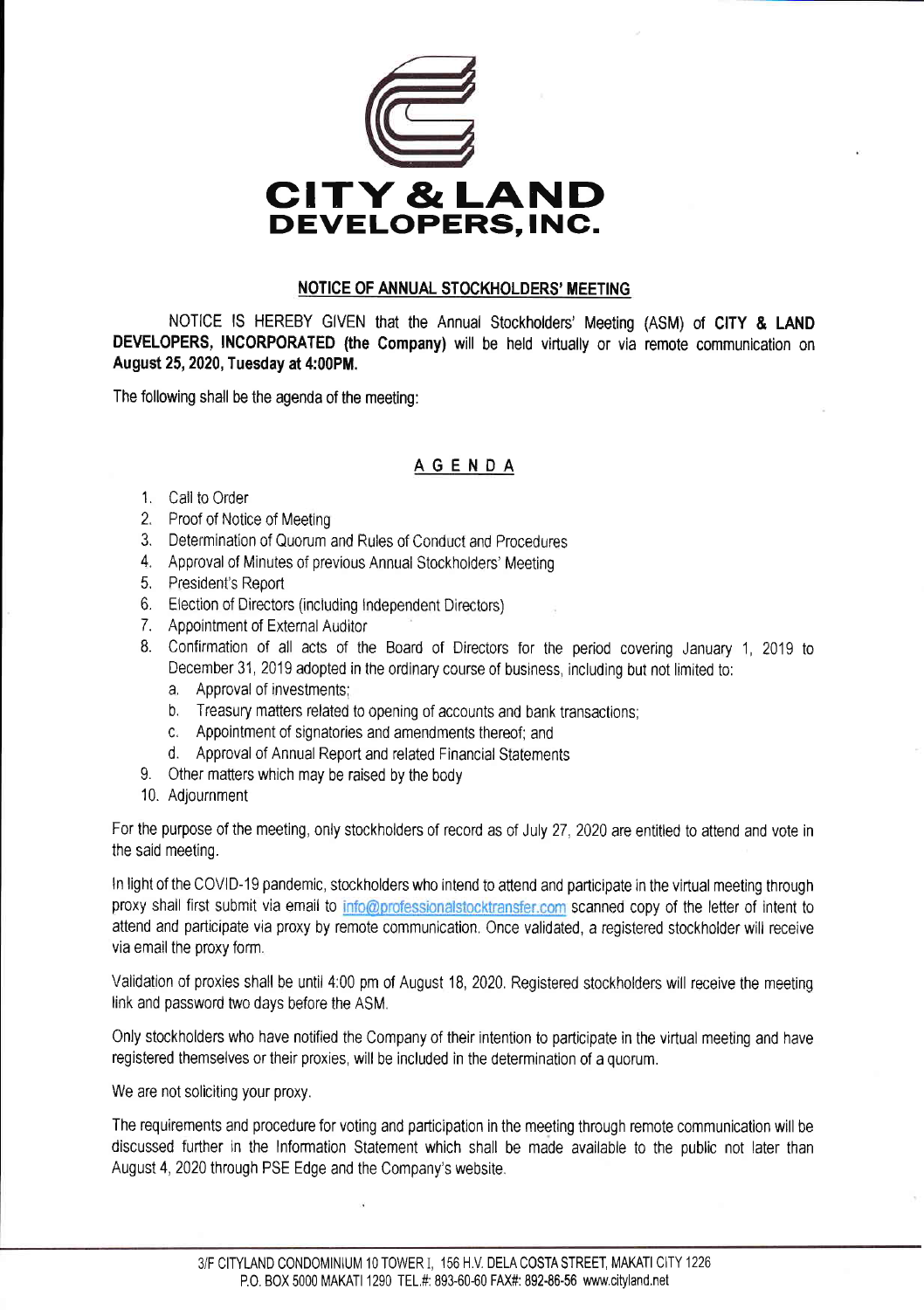For ASM related queries, kindly send an email to landinfo@cityland.net or contact the Office of the Corporate Secretary at 8893-6060 local 224/236.

For account updating concerns, please contact the Company's Stock Transfer Agent, Professional Stock Jenny Serafica), through 8687-2733 or via email Transfer, lnc. (Attention: Ms. info@professionalstocktransfer.com.

We encourage all registered stockholders to log onto the meeting link 45 minutes before the meeting starts, to avoid any technical difficulty. The meeting will start promptly at 4:00 in the afternoon.

The meeting shall be recorded in audio and video format and copies shall be kept by the Company,

Copies of the minutes of the Annual Stockholders' Meeting held last June 11, 2019 will be available upon request.

Makati City, July 13, 2020

FOR THE BOARD OF DIRECTORS

ATTY. EMMA/G. JULARBAI Corporate Secretary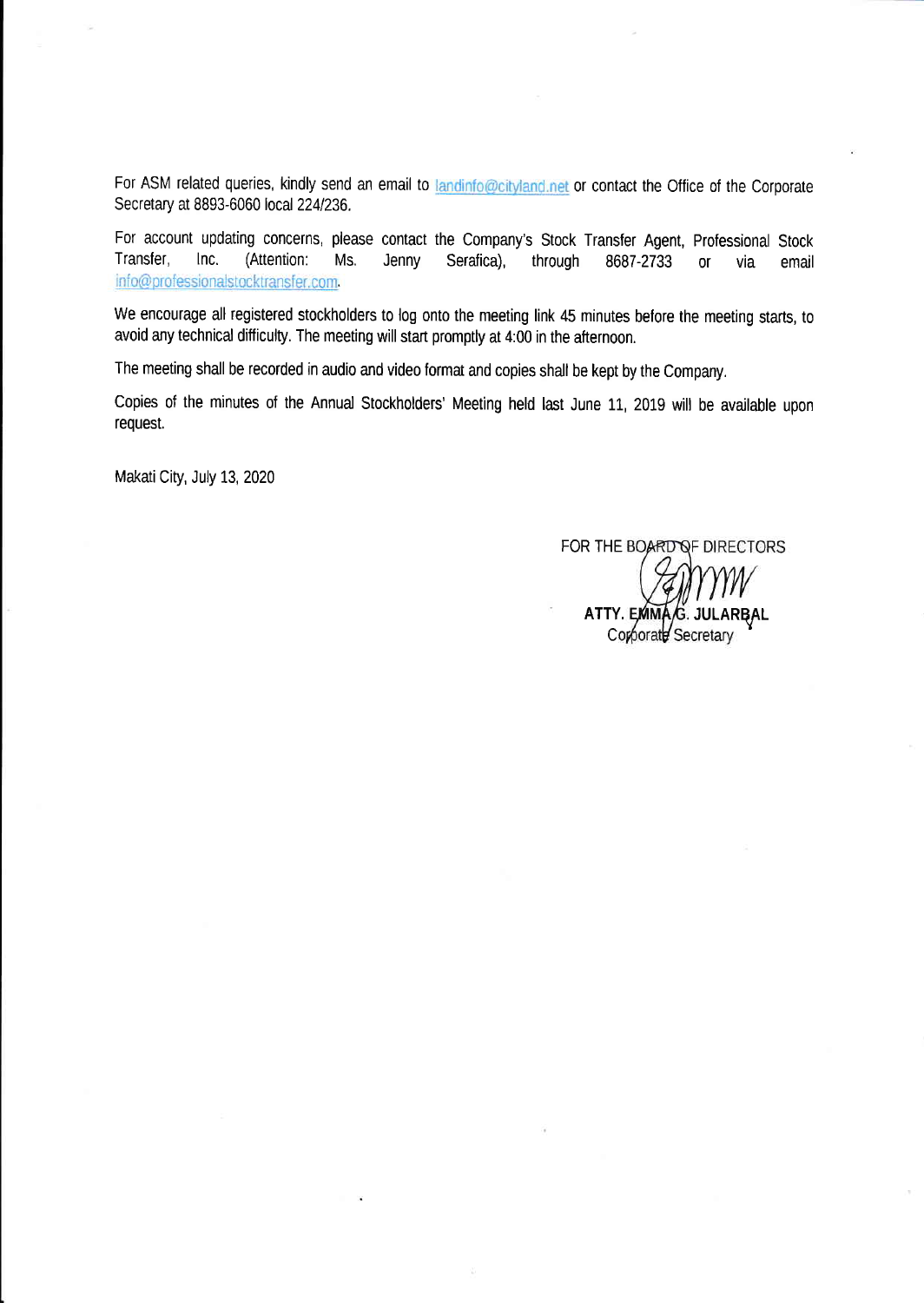## **EXPLANATION OF AGENDA ITEMS REQUIRING STOCKHOLDERS' APPROVAL**

In accordance with *Article VII – Stockholders' Meeting* of the Company's Amended By-Laws, the annual meeting of the stockholders shall be held every second Tuesday of June of each calendar year, when the Board of Directors shall be elected by plurality of votes by ballot system or viva voce. However, to safeguard the health and safety of the stockholders due to COVID-19 and to enable the Company to prepare all reports and matters to be submitted for the approval of the stockholders, the 2020 Annual Stockholders' Meeting (hereinafter referred to as "ASM") shall be moved on August 25, 2020.

### Item 1: Call to Order

The Chairman of the Board of Directors will formally call the meeting to order.

### Item 2: Proof of Notice of Meeting

*Rationale: To inform the stockholders that the notices of meeting were sent to all stockholders in accordance with the Corporation Code of the Philippines and Company's Amended By-laws.*

The Corporate Secretary (or Secretary) will certify the date when notices for the 2020 ASM were sent out to the stockholders of record, including the date of publication and the newspapers where the notice was published.

### Item 3: Determination of Quorum and Voting Procedures

*Rationale: To determine the presence of a quorum for the 2020 Annual Stockholders' Meeting and to inform the stockholders of the voting procedures for the agenda items to be discussed in the ASM.*

The Secretary will inform the body and attest the existence of a quorum in the meeting. As stated in the Company's Amended By-Laws, the stockholders' meeting shall be competent to decide any matter or transact any business, provided a majority of the subscribed capital stock is present or represented thereat, except in those cases wherein the Corporation Laws requires the affirmative vote of a greater proportion. The number of shares represented in the meeting is validated by a third-party stock transfer agent.

#### Voting Procedures

Each common share shall be entitled to one vote with respect to all matters to be taken up during the annual stockholders' meeting. In accordance with the Company's Amended By-Laws, voting upon all questions at all meetings of the stockholders shall be by shares of stock and not per capita.

At least a majority of the outstanding capital stock of the Company is required for the election of directors and approval of the following matters:

- a. Minutes of the previous Annual Stockholders' Meeting
- b. Appointment of external auditor
- c. Acts of the management and of the Board of Directors relative to Annual Report and related financial statements.

The Company's Stock Transfer Agent together with the Office of the Corporate Secretary will tabulate all valid and confirmed votes. The Company also has an independent party that will validate the votes counted by the Secretary.

The voting procedures are discussed in the Information Statement.

#### Item 4: Approval of Minutes of Previous Annual Stockholders' Meeting (ASM)

*Rationale: To obtain from the stockholders the approval of the minutes of the ASM held last June 11, 2019.*

The Chairman will request the Secretary to read the minutes of the said meeting. The minutes of ASM held last June 11, 2019 are posted in the Company's website ([http://cityland.net/\)](http://cityland.net/). The minutes of the previous ASM are hereby presented to the stockholders for approval.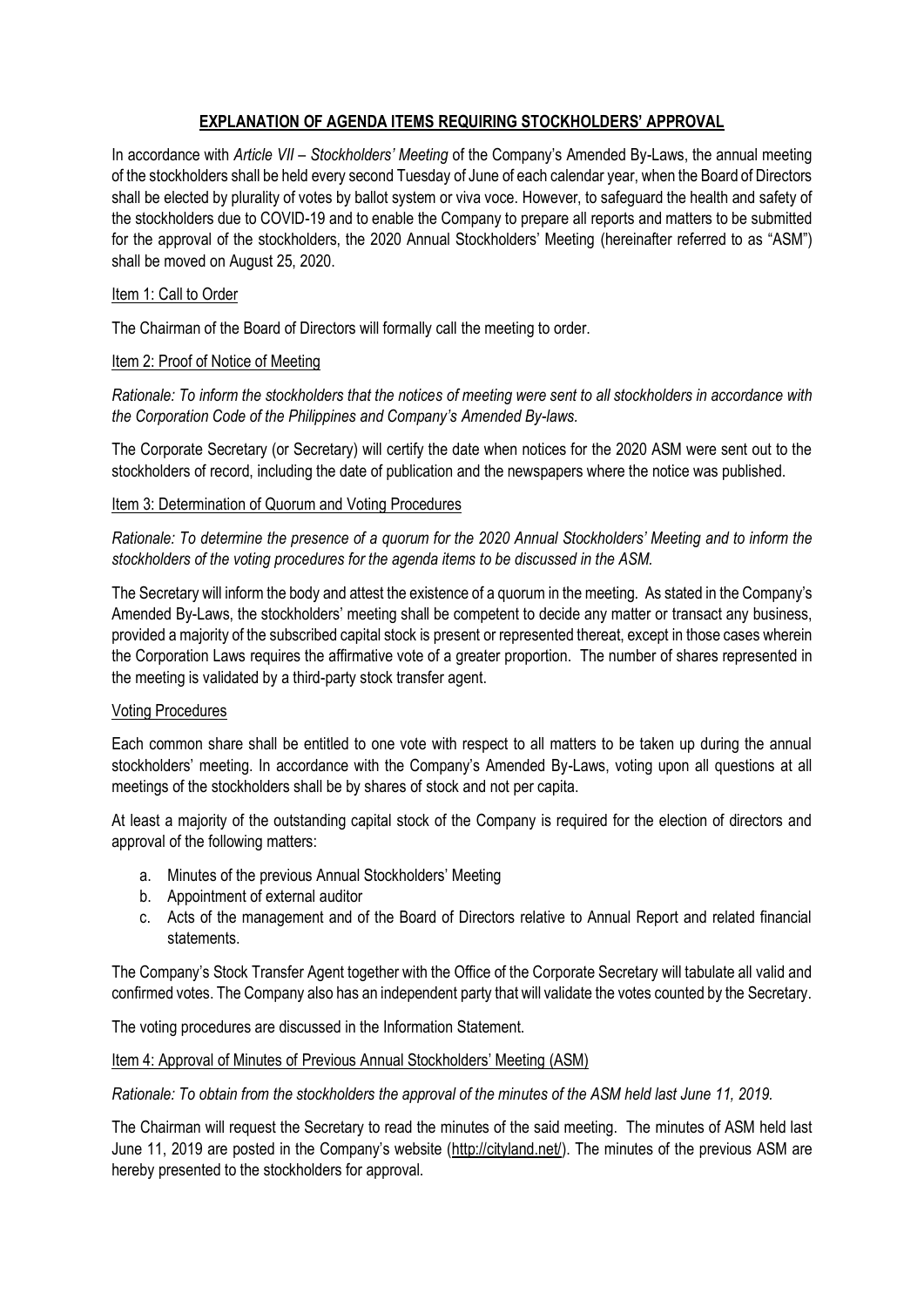#### Item 5: President's Report

### *Rationale: To inform the stockholders of the Company's financial position and performance.*

The Secretary will read the President's Report on the Company's financial position and performance as of and for the year ended, December 31, 2019 including any future projects of the Company. The detailed discussion of the financial position and results of operations are presented in the Preliminary Information Statement. The audited financial statements are duly submitted to the Securities and Exchange Commission, Philippine Stock Exchange and the Bureau of Internal Revenue.

Representatives of Sycip Gorres Velayo & Co., the Company's external auditor for the Year 2019, are invited in the ASM to respond to queries concerning the audited financial statements.

#### Item 6: Election of Directors (including Independent Directors)

*Rationale: To give the stockholders the opportunity to elect the Company's Board of Directors in accordance with Section 24 of the Corporation Code and the Company's Amended By-Laws.*

In accordance with the Company's Amended By-Laws, the general management of the Corporation, shall be vested in a Board of nine (9) directors, at least two (2) of whom shall be independent directors, who are stockholders and who shall be elected annually by the stockholders owning or representing the majority of the subscribed capital stock of the term of one (1) year and shall serve until the election and qualification of their successors.

A nomination of independent directors shall be conducted by the Nomination Committee prior to the stockholders' meeting. All recommendations shall be signed by the nominating stockholders together with the acceptance and conformity by the would-be nominees. The Committee shall pre-screen the qualifications and prepare a final list of all candidates and put in place screening policies and parameters to enable it to effectively review the qualifications of the nominees for independent directors.

The names of the individuals who have been duly nominated as members of the Board of Directors of the Company, including independent directors, shall be presented during the ASM. The qualifications and profiles of the nominees are discussed in the Preliminary Information Statement. The stockholders who nominated the independent directors and other members of the Board are also disclosed in the Preliminary Information Statement.

#### Item 7: Appointment of External Auditor

*Rationale: To appoint external auditor who will provide an opinion as to the fairness of the financial statements of the Company and assess the adequacy of the internal controls implemented by the Company.*

The Audit and Risk Committee will recommend to the Board of the Directors the appointment of external auditor who will provide an opinion on the fairness of the financial statements of the Company and assess the adequacy of internal controls implemented by the Company. The Audit and Risk Committee, in its meeting held on June 24, 2020, recommended to the Board of Directors the re-appointment of Sycip Gorres Velayo & Co. as the Company's external auditors for the calendar year 2020.

The re-appointment of Sycip Gorres Velayo & Co. was approved by the Board of Directors and shall be presented to the stockholders for approval.

Item 8: Confirmation of all acts of the Board of Directors for the period covering January 1, 2019 to December 31, 2019 adopted in the ordinary course of business

*Rationale: To obtain from the stockholders confirmation of all the acts of the Board of Directors for the period covering January 1, 2019 to December 31, 2019.*

Confirmation of all the acts of the Board of Directors will be requested from the stockholders. All significant transactions required to be submitted to the Securities and Exchange Commission through SEC Form 17-C and to the Philippine Stock Exchange can be accessed on the Company's website (http://cityland.net/).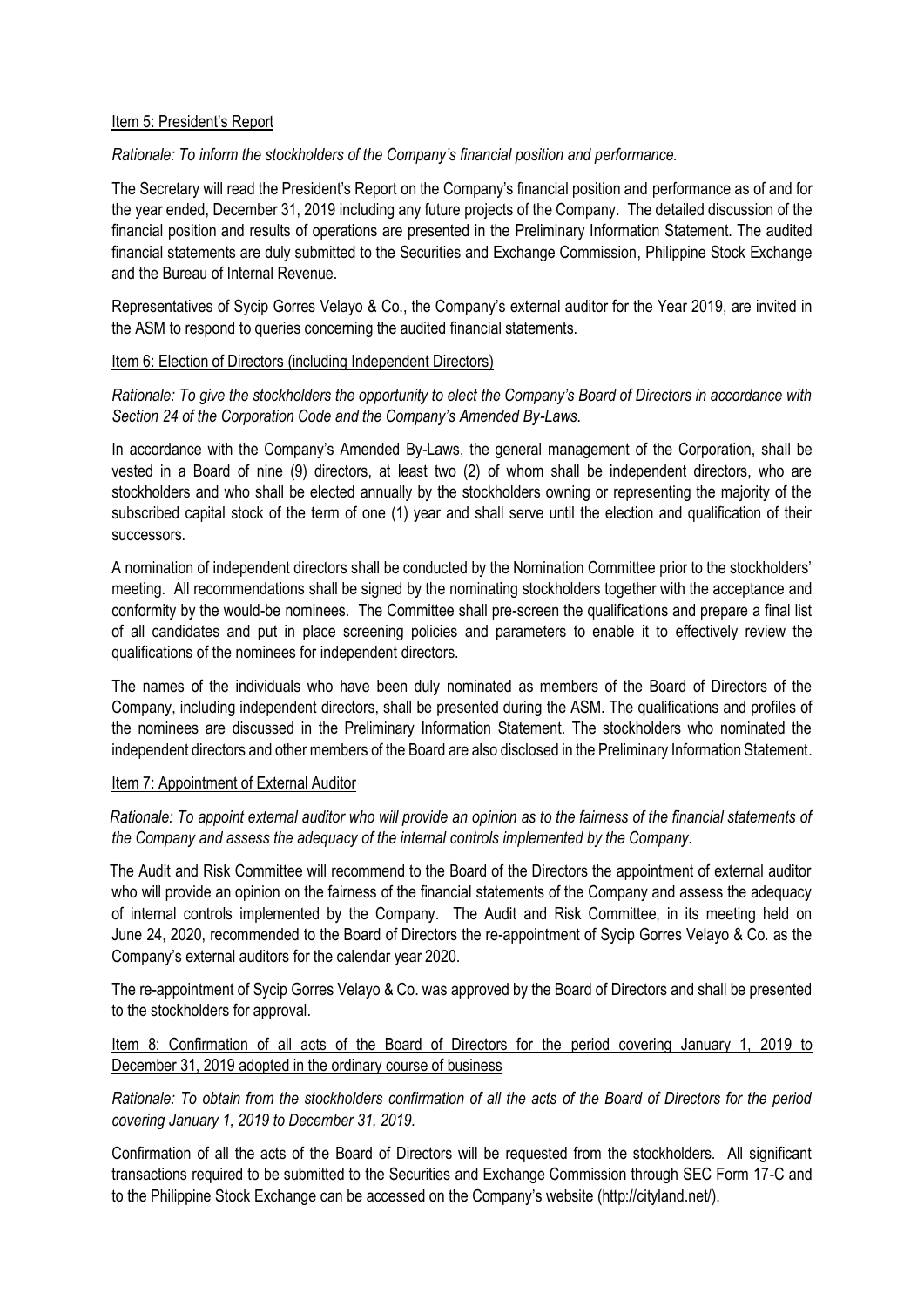## Item 9: Other Matters which may be raised before the body

*Rationale: To give the stockholders the opportunity to ask questions and raise concerns.*

The Chairman will ask the stockholders if there are other matters which any stockholder would like to present in the ASM. Such item/s will be discussed in the 2020 ASM.